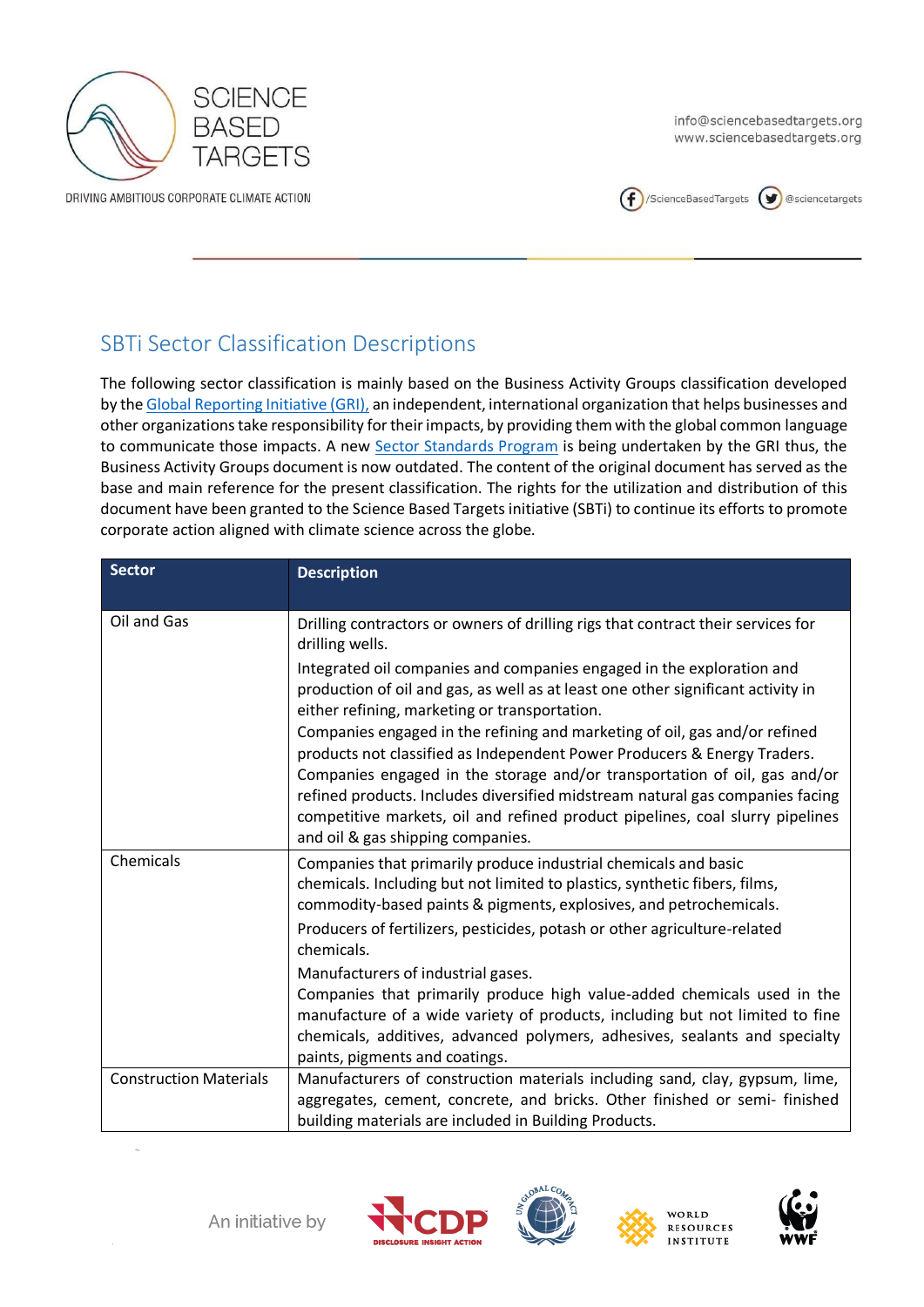



| Mining - Coal            | Companies engaged in the exploration and diversified production or                                                                                      |
|--------------------------|---------------------------------------------------------------------------------------------------------------------------------------------------------|
|                          | extraction of coal mining including metallurgical (coking).<br>Companies primarily involved in the production and mining of coal. Includes              |
|                          | bituminous (thermal) coal-mining companies.                                                                                                             |
| Mining - Iron,           |                                                                                                                                                         |
| Aluminum, Other          | Producers of iron ore mining and steel and related products.                                                                                            |
| <b>Metals</b>            | Producers of aluminum and related products, including companies that mine<br>or process bauxite and companies that recycle aluminum to produce finished |
|                          | or semi-finished products. Excludes companies that primarily                                                                                            |
|                          | produce aluminum building materials classified as Building Products.                                                                                    |
|                          | Companies engaged in the diversified production or extraction of materials                                                                              |
|                          | including but not limited to nonferrous metals, salt and borate, and                                                                                    |
|                          | phosphate rock.                                                                                                                                         |
|                          | Companies engaged in the diversified production or extraction of metals and                                                                             |
|                          | minerals not classified elsewhere.                                                                                                                      |
| Mining - Other (Rare     | Companies engaged in the exploration and production of gold and related                                                                                 |
| Minerals, Precious       | products.                                                                                                                                               |
| Metals and Gems)         | Companies mining precious metals and minerals like platinum, silver and                                                                                 |
|                          | other precious metals.                                                                                                                                  |
|                          | Companies engaged in the exploration and production of rare minerals (e.g.,                                                                             |
|                          | uranium).                                                                                                                                               |
| Forest and Paper         | Owners and Operators of timber tracks, forest tree nurseries and sawmills.                                                                              |
| Products - Forestry,     | Manufacturers of timber and related wood products. Includes lumber for the                                                                              |
| Timber, Pulp and Paper,  | building industry.                                                                                                                                      |
| Rubber                   | Producers, converters, manufacturers merchants of all grades of paper.                                                                                  |
|                          | Manufacturers of paper and cardboard containers and packaging. Does not                                                                                 |
|                          | include makers of printed forms and paper items. Includes rubber and                                                                                    |
|                          | other forest products.                                                                                                                                  |
| Aerospace and Defense    | Manufacturers of civil or military aerospace, aircrafts and defense equipment,                                                                          |
|                          | parts or products. Includes defense electronics and space equipment.                                                                                    |
| <b>Building Products</b> | Manufacturers of building components and home improvement products and                                                                                  |
|                          | equipment. Includes producers of bathrooms, kitchen fixtures, air conditioning                                                                          |
|                          | and heating. Excludes lumber and plywood classified under Forest Products,                                                                              |
|                          | and cement and other materials classified under                                                                                                         |
|                          | <b>Construction Materials.</b>                                                                                                                          |
| Construction and         | Companies engaged in primarily non-residential construction. Includes civil<br>engineering companies and large-scale contractors. Excludes companies    |
| Engineering              | classified under Home Building.                                                                                                                         |
| Homebuilding             | Residential construction companies. Includes manufacturers of prefabricated                                                                             |
|                          |                                                                                                                                                         |







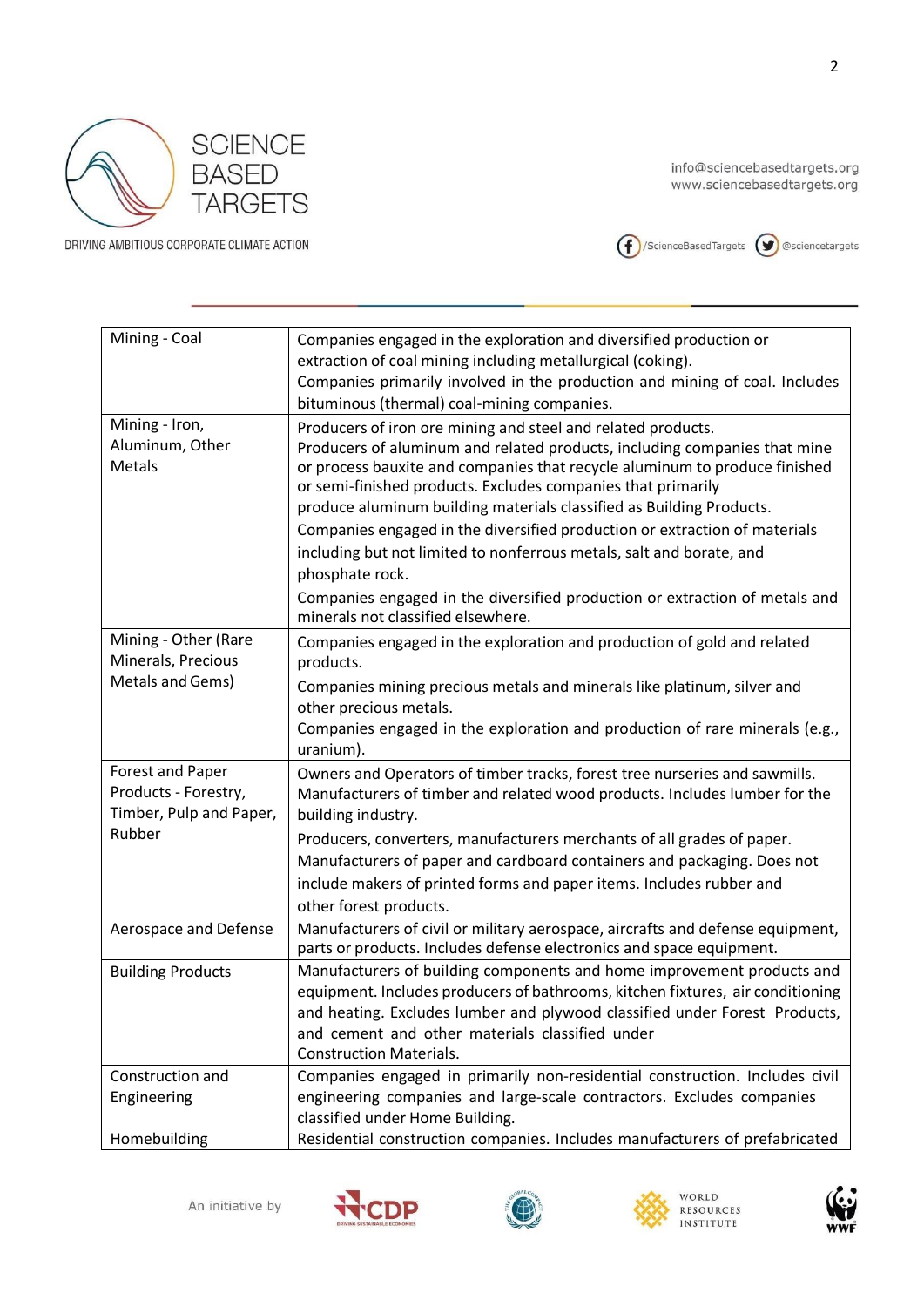



|                                                   | houses and semi-fixed manufactured homes.                                                                                                                                                                                                                                                                                                                                                                                                                                                                                                                                                                                                                                                                                                                                                                           |
|---------------------------------------------------|---------------------------------------------------------------------------------------------------------------------------------------------------------------------------------------------------------------------------------------------------------------------------------------------------------------------------------------------------------------------------------------------------------------------------------------------------------------------------------------------------------------------------------------------------------------------------------------------------------------------------------------------------------------------------------------------------------------------------------------------------------------------------------------------------------------------|
| <b>Electrical Equipment</b><br>and Machinery      | Companies that produce electric cables and wires, electrical components<br>or equipment.                                                                                                                                                                                                                                                                                                                                                                                                                                                                                                                                                                                                                                                                                                                            |
|                                                   | Manufacturers of power-generating equipment and other heavy electrical<br>equipment, including power turbines, heavy electrical machinery intended for<br>fixed-use and large electrical systems.<br>Manufacturers of heavy duty trucks, rolling machinery, earth-moving and<br>construction equipment, heavy farm machinery and manufacturers of related<br>parts. Includes non-military shipbuilding.                                                                                                                                                                                                                                                                                                                                                                                                             |
|                                                   | Manufacturers of industrial machinery and industrial components.<br>Includes companies that manufacture presses, machine tools, compressors,<br>pollution control equipment, elevators, escalators, insulators, pumps, roller<br>bearings and other metal fabrications.                                                                                                                                                                                                                                                                                                                                                                                                                                                                                                                                             |
| Containers and<br>Packaging                       | Manufacturers of metal, glass or plastic containers. Includes corks and caps.                                                                                                                                                                                                                                                                                                                                                                                                                                                                                                                                                                                                                                                                                                                                       |
| <b>Trading Companies and</b><br>Distributors, and | Trading companies and other distributors of industrial equipment and<br>products.                                                                                                                                                                                                                                                                                                                                                                                                                                                                                                                                                                                                                                                                                                                                   |
| <b>Commercial Services</b><br>and Supplies        | Companies providing commercial printing services. Includes printers<br>primarily serving the media industry.                                                                                                                                                                                                                                                                                                                                                                                                                                                                                                                                                                                                                                                                                                        |
|                                                   | Companies providing environmental and facilities maintenance services.<br>Includes waste management, facilities management and pollution control<br>services. Excludes large-scale water treatment systems classified under<br>Water Utilities.                                                                                                                                                                                                                                                                                                                                                                                                                                                                                                                                                                     |
|                                                   | Providers of office services and office supplies and equipment not<br>classified elsewhere.                                                                                                                                                                                                                                                                                                                                                                                                                                                                                                                                                                                                                                                                                                                         |
|                                                   | Companies primarily providing labor oriented support services to<br>businesses and governments. Includes commercial cleaning services, dining<br>& catering services, equipment repair services, industrial maintenance<br>services, industrial auctioneers, storage & warehousing, transaction<br>services, uniform rental services, and other business support services.<br>Companies providing security and protection services to business and<br>governments. Includes companies providing services such as correctional<br>facilities, security & alarm services, armored transportation & guarding.<br>Excludes companies providing security software and home security services.<br>Also excludes companies manufacturing security system equipment classified<br>under Electronic Equipment & Instruments. |







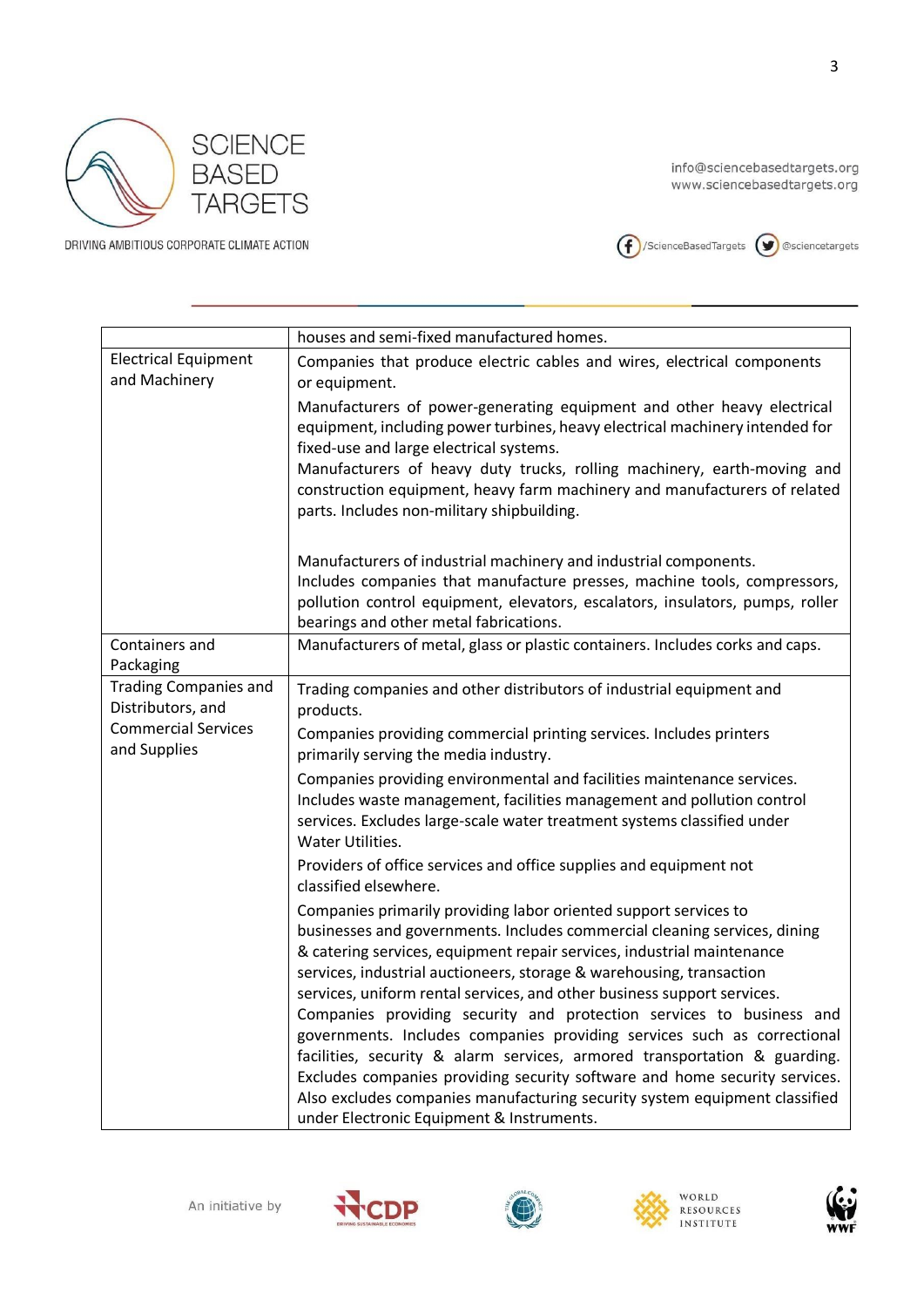



| <b>Professional Services</b>                                    | Companies providing business support services relating to human capital<br>management. Includes employment agencies, employee training, payroll &<br>benefit support services, retirement support services and temporary<br>agencies. Includes companies involved in management consulting services,<br>architectural design, business information or scientific research, marketing,<br>and testing & certification services. Excludes companies providing<br>information technology consulting services.<br>Companies primarily providing research and consulting services to businesses<br>and governments not included elsewhere. |
|-----------------------------------------------------------------|---------------------------------------------------------------------------------------------------------------------------------------------------------------------------------------------------------------------------------------------------------------------------------------------------------------------------------------------------------------------------------------------------------------------------------------------------------------------------------------------------------------------------------------------------------------------------------------------------------------------------------------|
| Automobiles and                                                 | Manufacturers of parts and accessories for automobiles and motorcycles.                                                                                                                                                                                                                                                                                                                                                                                                                                                                                                                                                               |
| Components                                                      | Companies that produce mainly passenger automobiles and light trucks.<br>Excludes companies producing mainly heavy duty trucks classified under<br>Electrical Equipment and Machinery.                                                                                                                                                                                                                                                                                                                                                                                                                                                |
|                                                                 | Companies that produce motorcycles, scooters or three-wheelers.                                                                                                                                                                                                                                                                                                                                                                                                                                                                                                                                                                       |
|                                                                 | Excludes bicycles. Excludes companies that produces tires.                                                                                                                                                                                                                                                                                                                                                                                                                                                                                                                                                                            |
| <b>Tires</b>                                                    | Manufacturers of tires.                                                                                                                                                                                                                                                                                                                                                                                                                                                                                                                                                                                                               |
| Consumer Durables,<br>Household and<br><b>Personal Products</b> | Manufacturers of consumer electronics products including TVs, VCRs, hi-fi<br>equipment, game consoles and related products. Excludes personal home<br>computer manufacturers classified as Computer Hardware.<br>Manufacturers of soft home furnishings or furniture, including upholstery,                                                                                                                                                                                                                                                                                                                                           |
|                                                                 | carpets and wall-coverings.<br>Manufacturers of electric household appliances and related products.<br>Includes manufacturers of power and hand tools, including garden<br>improvement tools. Excludes personal computers.<br>Manufacturers of durable household products, including cutlery,                                                                                                                                                                                                                                                                                                                                         |
|                                                                 | cookware, glassware, crystal, silverware, utensils, kitchenware and<br>consumer specialties not classified elsewhere.                                                                                                                                                                                                                                                                                                                                                                                                                                                                                                                 |
|                                                                 | Manufacturers of leisure products and equipment including sports<br>equipment, bicycles and toys.                                                                                                                                                                                                                                                                                                                                                                                                                                                                                                                                     |
|                                                                 | Manufacturers of photographic equipment and related products.                                                                                                                                                                                                                                                                                                                                                                                                                                                                                                                                                                         |
|                                                                 | Producers of non-durable household products, including detergents,                                                                                                                                                                                                                                                                                                                                                                                                                                                                                                                                                                    |
|                                                                 | soaps, diapers and other tissue and household paper products not                                                                                                                                                                                                                                                                                                                                                                                                                                                                                                                                                                      |
|                                                                 | classified under Paper Products.                                                                                                                                                                                                                                                                                                                                                                                                                                                                                                                                                                                                      |
|                                                                 | Manufacturers of personal and beauty care products, including cosmetics and<br>perfumes.                                                                                                                                                                                                                                                                                                                                                                                                                                                                                                                                              |
| Textiles, Apparel,                                              | Manufacturers of apparel, accessories & luxury goods. Includes companies                                                                                                                                                                                                                                                                                                                                                                                                                                                                                                                                                              |
|                                                                 |                                                                                                                                                                                                                                                                                                                                                                                                                                                                                                                                                                                                                                       |







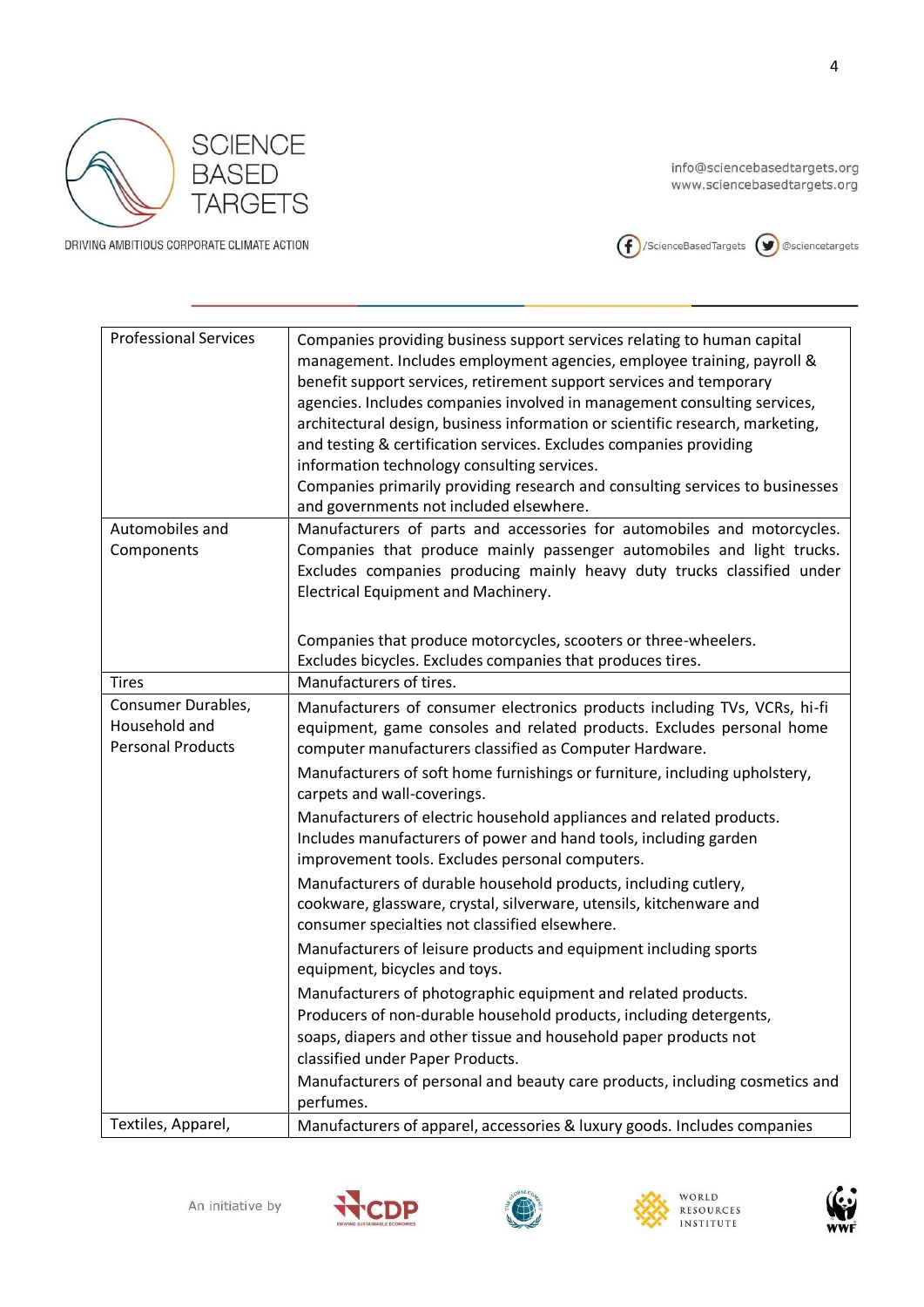



| Footwear and Luxury<br>Goods    | primarily producing designer handbags, wallets, luggage, jewelry and<br>watches.                                                                                                                                         |
|---------------------------------|--------------------------------------------------------------------------------------------------------------------------------------------------------------------------------------------------------------------------|
|                                 | Manufacturers of footwear. Includes sport and leather shoes. Manufacturers                                                                                                                                               |
|                                 | of textile and related products.                                                                                                                                                                                         |
| Tobacco                         | Manufacturers of cigarettes and other tobacco products.                                                                                                                                                                  |
| Retailing                       | Distributors and wholesalers of general merchandise not classified<br>elsewhere. Includes vehicle distributors. Mail order and TV home shopping<br>retailers. Includes companies that provide door-to-door retail.       |
|                                 | Companies providing retail services primarily on the internet. Owners and<br>operators of department stores.                                                                                                             |
|                                 | Owners and operators of stores offering diversified general merchandise.<br>Excludes hypermarkets and large-scale super centers classified under<br>Hypermarkets & Super Centers.                                        |
|                                 | Retailers specialized mainly in apparel and accessories.<br>Owners and operators of consumer electronics, computers, video and related<br>products retail stores.                                                        |
|                                 | Owners and operators of home and garden improvement retail stores.<br>Includes stores offering building materials and supplies.                                                                                          |
|                                 | Owners and operators of specialty retail stores not classified elsewhere.<br>Includes jewelry stores, toy stores, office supply stores, health & vision<br>care stores, and book & entertainment stores.                 |
|                                 | Owners and operators of stores specializing in automotive retail. Includes<br>auto dealers, gas stations, and retailers of auto accessories, motorcycles &<br>parts, automotive glass, and automotive equipment & parts. |
|                                 | Owners and operators of furniture and home furnishings retail stores.<br>Includes residential furniture, home furnishings, housewares, and interior<br>design.                                                           |
| Food and Staples<br>Retailing   | Distributors of food products to other companies and not directly to the<br>consumer.                                                                                                                                    |
|                                 | Owners and operators of primarily food retail stores.                                                                                                                                                                    |
|                                 | Owners and operators of hypermarkets and super centers selling food and a                                                                                                                                                |
|                                 | wide-range of consumer staple products.                                                                                                                                                                                  |
|                                 | Owners and operators of primarily drug retail stores and pharmacies.                                                                                                                                                     |
| Food and Beverage<br>Processing | Food processing companies. Producers of beer and malt liquors. Includes<br>breweries.                                                                                                                                    |
|                                 | Distillers, vintners and producers of alcoholic beverages.                                                                                                                                                               |
|                                 | Producers of non-alcoholic beverages including mineral waters.                                                                                                                                                           |
|                                 |                                                                                                                                                                                                                          |







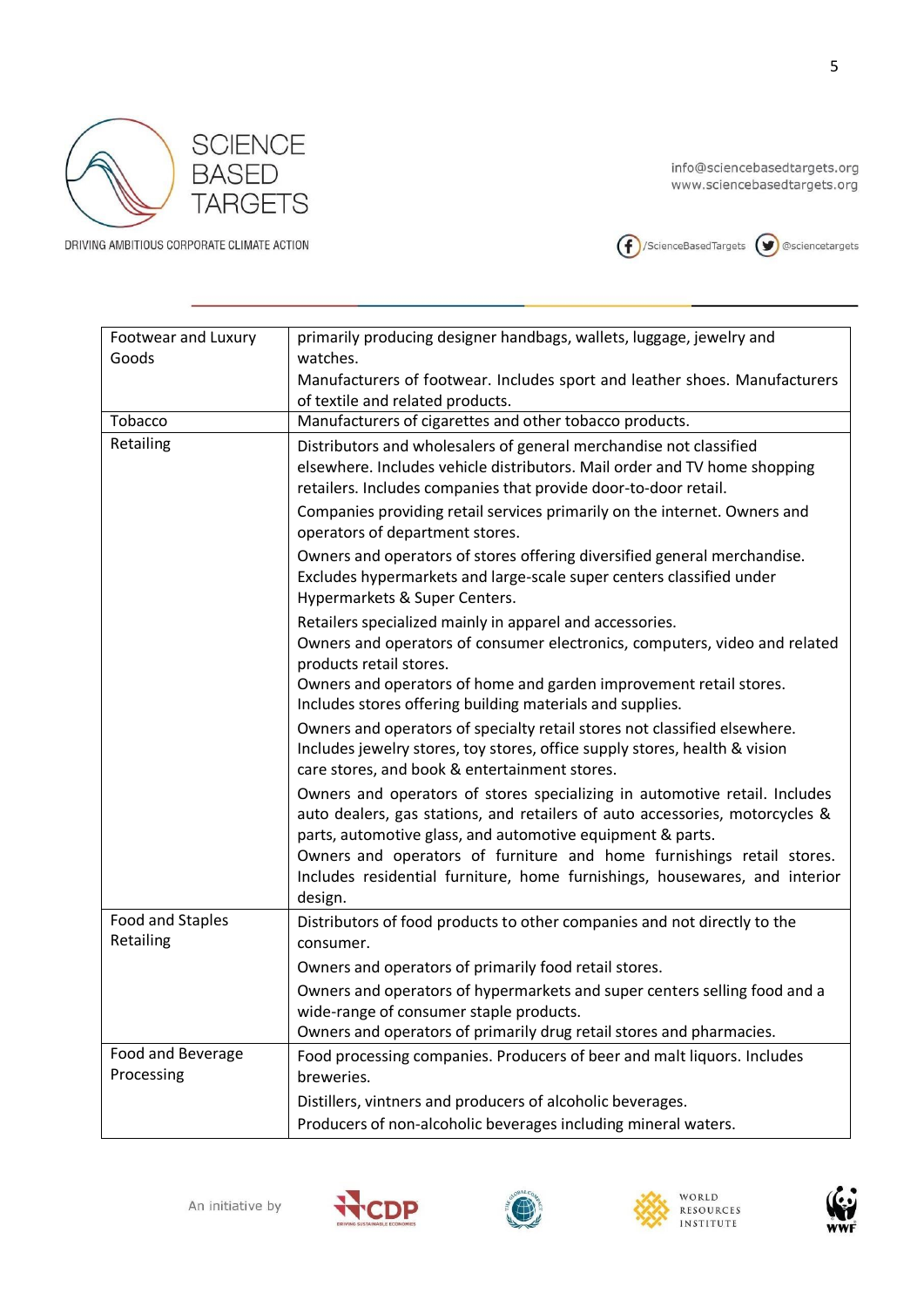



|                                                               | Producers of packaged foods including dairy products, fruit juices, meats,<br>poultry, fish and pet foods.                                                                                                                                                                                                                                                                                                                                                                                                                                                                                                        |
|---------------------------------------------------------------|-------------------------------------------------------------------------------------------------------------------------------------------------------------------------------------------------------------------------------------------------------------------------------------------------------------------------------------------------------------------------------------------------------------------------------------------------------------------------------------------------------------------------------------------------------------------------------------------------------------------|
| Food Production -<br><b>Agricultural Production</b>           | Producers of agricultural products. Includes crop growers, owners of<br>plantations and companies that produce and process foods but do not package<br>and market them. Excludes companies classified as Forest Products<br>and those that package and market food products.                                                                                                                                                                                                                                                                                                                                      |
| Food Production -<br><b>Animal Source Food</b><br>Production  | Companies that raise livestock and other producers of meat. Companies that<br>raise poultry and other producers of poultry products. Fishing companies and<br>companies that raise fish and other producers of fish products.                                                                                                                                                                                                                                                                                                                                                                                     |
| Air Freight<br>Transportation and<br>Logistics                | Companies providing air freight transportation, courier and logistics services,<br>including package and mail delivery and customs agents.                                                                                                                                                                                                                                                                                                                                                                                                                                                                        |
| Air Transportation -<br>Airlines                              | Companies providing primarily passenger air transportation.                                                                                                                                                                                                                                                                                                                                                                                                                                                                                                                                                       |
| Air Transportation -<br><b>Airport Services</b>               | Operators of airports and companies providing related services.                                                                                                                                                                                                                                                                                                                                                                                                                                                                                                                                                   |
| <b>Water Transportation -</b><br><b>Water Transportation</b>  | Companies providing goods or passenger water transportation.                                                                                                                                                                                                                                                                                                                                                                                                                                                                                                                                                      |
| <b>Water Transportation -</b><br><b>Ports and Services</b>    | Owners and operators of water ports and related services.                                                                                                                                                                                                                                                                                                                                                                                                                                                                                                                                                         |
| <b>Ground Transportation</b><br>- Railroads<br>Transportation | Companies providing primarily goods and passenger rail transportation.                                                                                                                                                                                                                                                                                                                                                                                                                                                                                                                                            |
| <b>Ground Transportation</b><br>- Trucking<br>Transportation  | Companies providing primarily goods and passenger land transportation.<br>Includes vehicle rental and taxi companies.                                                                                                                                                                                                                                                                                                                                                                                                                                                                                             |
| <b>Ground Transportation</b><br>- Highways and<br>Railtracks  | Owners and operators of roads, tunnels and railtracks.                                                                                                                                                                                                                                                                                                                                                                                                                                                                                                                                                            |
| Banks, Diverse<br>Financials, Insurance                       | Commercial banks whose business derives primarily from commercial<br>lending operations and have significant business activity in retail banking<br>and small and medium corporate lending. Regional banks tend to operate in<br>limited geographic regions.<br>Financial institutions providing mortgage and mortgage related services.<br>These include financial institutions whose assets are primarily mortgage<br>related, savings & loans, mortgage GSE's (government sponsored<br>enterprises), mortgage lending institutions, building societies and<br>companies providing insurance to mortgage banks. |





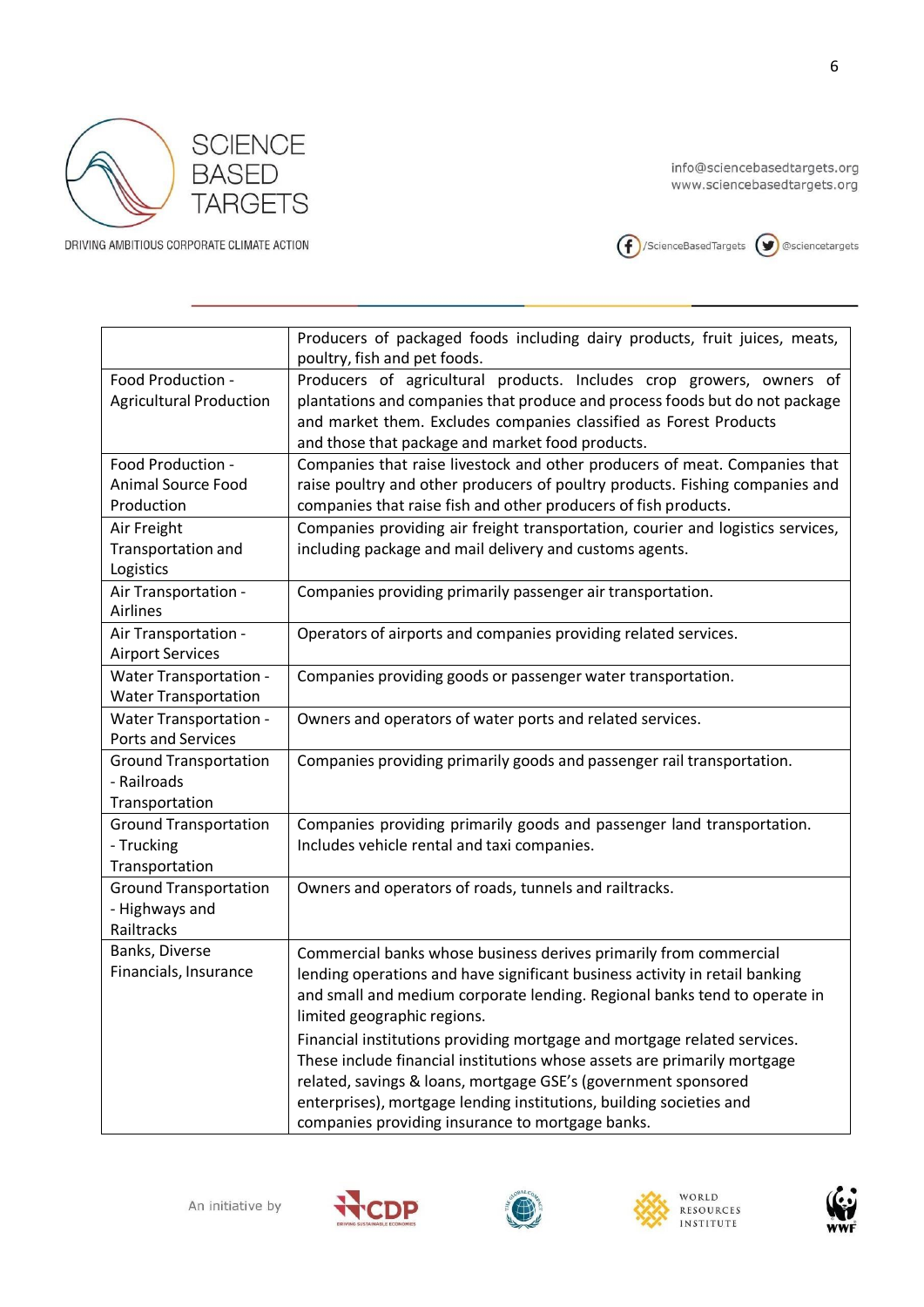



|                                             | Providers of a diverse range of financial services and/or with some interest in<br>a wide range of financial services including banking, insurance and capital<br>markets, but with no dominant business line. Includes diversified financial<br>companies.                                                                                                                                                                         |
|---------------------------------------------|-------------------------------------------------------------------------------------------------------------------------------------------------------------------------------------------------------------------------------------------------------------------------------------------------------------------------------------------------------------------------------------------------------------------------------------|
|                                             | Financial institutions primarily engaged in investment management and/or<br>related custody and securities fee-based services. Includes companies<br>operating mutual funds, closed-end funds and unit investment trusts.<br>Financial institutions primarily engaged in investment banking & brokerage<br>services, including equity and debt underwriting, mergers and acquisitions,<br>securities lending and advisory services. |
|                                             | Financial institutions primarily engaged in diversified capital markets<br>activities, including a significant presence in at least two of the following<br>area: large/major corporate lending, investment banking, brokerage and<br>asset management.                                                                                                                                                                             |
|                                             | Companies providing primarily life, disability, indemnity or supplemental<br>health insurance. Insurance companies with diversified interests in life,<br>health and property and casualty insurance.<br>Companies providing primarily property and casualty insurance. Companies                                                                                                                                                   |
|                                             | providing primarily reinsurance.                                                                                                                                                                                                                                                                                                                                                                                                    |
| Specialized financial<br>services, consumer | Providers of specialized financial services. Includes credit agencies, stock<br>exchanges and specialty boutiques.                                                                                                                                                                                                                                                                                                                  |
| finance, insurance<br>brokerage firms       | Providers of consumer finance services, including personal credit, credit<br>cards, lease financing, travel-related money services and pawn shops.                                                                                                                                                                                                                                                                                  |
|                                             | Insurance and reinsurance brokerage firms.                                                                                                                                                                                                                                                                                                                                                                                          |
|                                             |                                                                                                                                                                                                                                                                                                                                                                                                                                     |







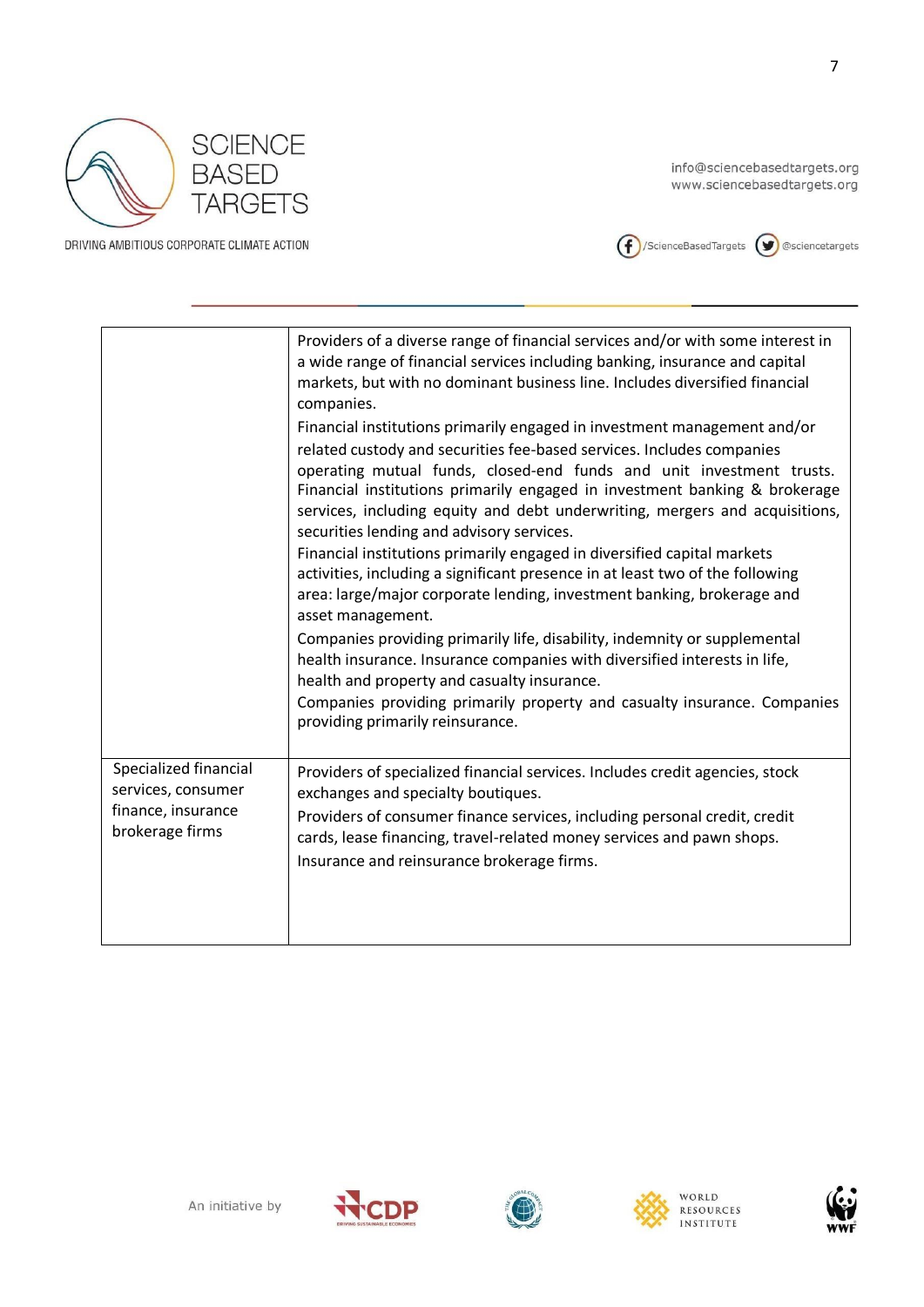|                                             | 8                                                                                                                                                                                                                                                                                                                                                                                                                                                                                                                                                                         |
|---------------------------------------------|---------------------------------------------------------------------------------------------------------------------------------------------------------------------------------------------------------------------------------------------------------------------------------------------------------------------------------------------------------------------------------------------------------------------------------------------------------------------------------------------------------------------------------------------------------------------------|
| <b>Real Estate</b>                          | Companies or Trusts engaged in the acquisition, development, ownership,<br>leasing, management and operation of industrial properties. Includes<br>companies operating industrial warehouses and distribution properties.                                                                                                                                                                                                                                                                                                                                                 |
|                                             | Companies or Trusts that service, originate, purchase and/or securitize<br>residential and/or commercial mortgage loans. Includes trusts that invest in<br>mortgage-backed securities and other mortgage related assets.                                                                                                                                                                                                                                                                                                                                                  |
|                                             | Companies or Trusts engaged in the acquisition, development, ownership,<br>leasing, management and operation of office properties, residential<br>properties including multifamily homes, apartments, manufactured homes<br>and student housing properties, of shopping malls, outlet malls,<br>neighborhood and community shopping centers, and of properties not<br>classified elsewhere. Includes trusts that operate and invest in health care,<br>leisure, hotel/resort and storage properties.<br>Companies engaged in a diverse spectrum of real estate activities |
|                                             | including real estate development & sales, real estate management, or<br>real estate services.<br>Companies engaged in operating real estate properties for the purpose of                                                                                                                                                                                                                                                                                                                                                                                                |
|                                             | leasing & management.<br>Companies that develop real estate and sell the properties after development.<br>Excludes companies classified under Home Building. Real estateservice<br>providers such as real estate agents, brokers & real estate appraisers.                                                                                                                                                                                                                                                                                                                |
| Software and Services                       | Companies developing and marketing internet software and/or providing<br>internet services including online databases and interactive services, web<br>address registration services, database construction and internet design<br>services. Excludes companies classified under Internet Retail.                                                                                                                                                                                                                                                                         |
|                                             | Providers of information technology and systems integration services.<br>Includes information technology consulting and information management<br>services.<br>Providers of commercial electronic data processing and/or business process                                                                                                                                                                                                                                                                                                                                 |
|                                             | outsourcing services. Includes companies that provide services for back-office<br>automation.                                                                                                                                                                                                                                                                                                                                                                                                                                                                             |
|                                             | Companies engaged in developing and producing software designed for<br>specialized applications for the business or consumer market. Includes<br>enterprise and technical software.<br>Companies engaged in developing and producing systems and database                                                                                                                                                                                                                                                                                                                 |
|                                             | management software.                                                                                                                                                                                                                                                                                                                                                                                                                                                                                                                                                      |
| <b>Technology Hardware</b><br>and Equipment | Manufacturers of communication equipment and products, including<br>LANs, WANs, routers, telephones, switchboards and exchanges.                                                                                                                                                                                                                                                                                                                                                                                                                                          |
|                                             | Manufacturers of personal computers, servers, mainframes and<br>workstations. Includes manufacturers of Automatic Teller Machines<br>(ATMs).                                                                                                                                                                                                                                                                                                                                                                                                                              |
|                                             | Manufacturers of electronic computer components and peripherals.<br>Includes data storage components, motherboards, audio and video cards,<br>monitors, keyboards, printers and other peripherals. Excludes<br>semiconductors.                                                                                                                                                                                                                                                                                                                                            |
|                                             | Manufacturers of electronic equipment and instruments including analytical,<br>electronic test and measurement instruments, scanner/barcode products,<br>lasers, display screens, point-of-sales machines, and security system<br>equipment.                                                                                                                                                                                                                                                                                                                              |
|                                             | Manufacturers of electronic components. Includes electronic components,                                                                                                                                                                                                                                                                                                                                                                                                                                                                                                   |





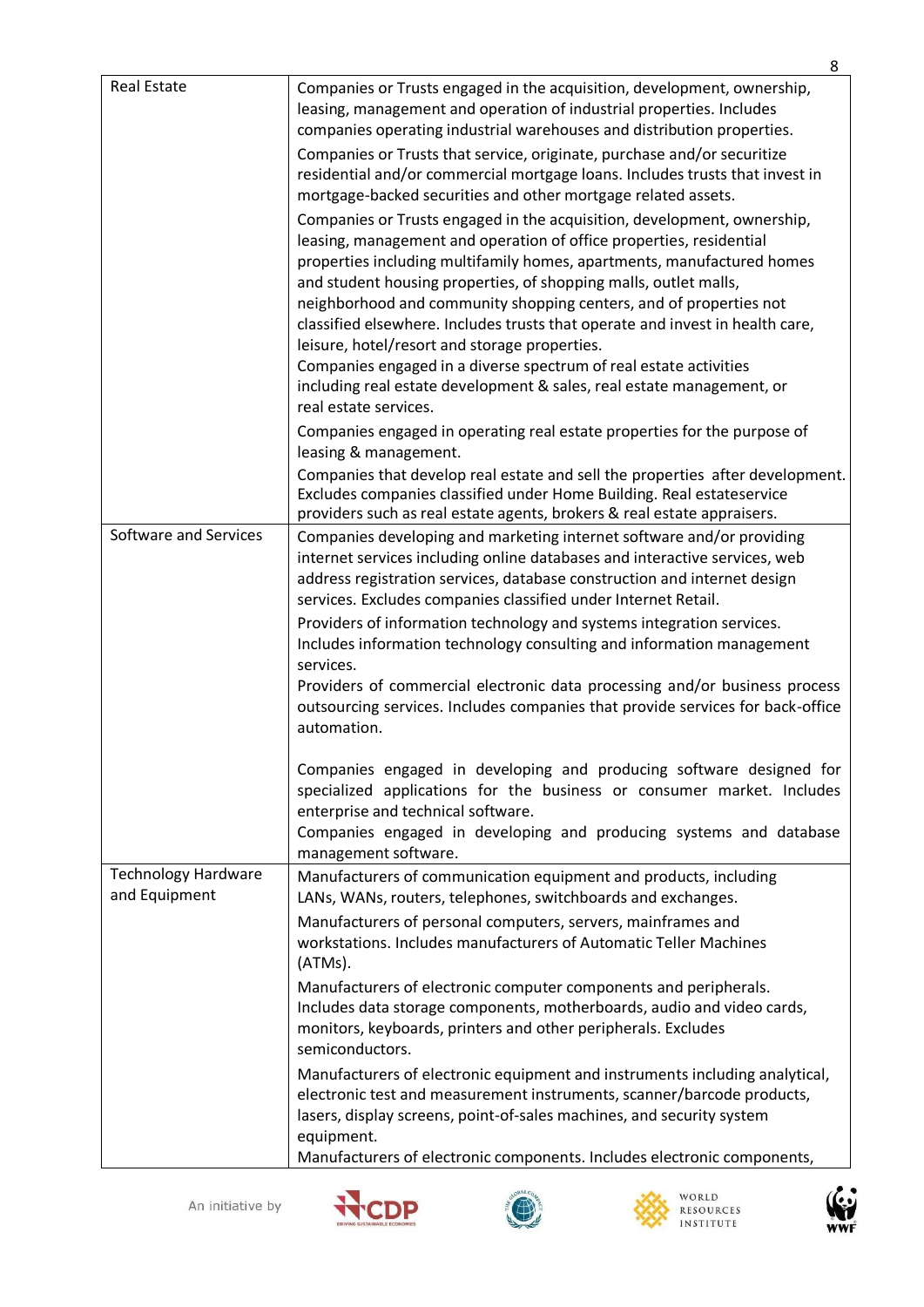|                                                             | 9                                                                                                                                                                                                                                                                                                                                                                                                                                                                                                                                                                                     |
|-------------------------------------------------------------|---------------------------------------------------------------------------------------------------------------------------------------------------------------------------------------------------------------------------------------------------------------------------------------------------------------------------------------------------------------------------------------------------------------------------------------------------------------------------------------------------------------------------------------------------------------------------------------|
|                                                             | connection devices, electron tubes, electronic capacitors and resistors,<br>electronic coil, printed circuit board, transformer and other inductors, signal<br>processing technology/components.<br>Producers of electronic equipment mainly for the OEM (Original<br>Equipment Manufacturers) markets.<br>Distributors of technology hardware and equipment. Includes distributors of<br>communications equipment, computers & peripherals, semiconductors, and<br>electronic equipment and components.<br>Manufacturers of office electronic equipment including copiers and faxes. |
| Semiconductors and<br>Semiconductors<br>Equipment           | Manufacturers of semiconductor equipment, including manufacturers of<br>the raw material and equipment used in the solar power industry.<br><b>Manufacturers</b><br>of<br>semiconductors<br>and<br>related<br>products,<br>including<br>manufacturers of solar modules and cells.                                                                                                                                                                                                                                                                                                     |
| Telecommunication<br>Services                               | Providers of communications and high-density data transmission services<br>primarily through a high bandwidth/fiber-optic cable network.<br>Operators of primarily fixed-line telecommunications networks and<br>companies providing both wireless and fixed-line telecommunications<br>services not classified elsewhere.<br>Providers of primarily cellular or wireless telecommunication services,<br>including paging services.                                                                                                                                                   |
| Hotels, Restaurants and<br>Leisure, and Tourism<br>Services | Owners and operators of hotels, resorts and cruise-ships. Includes travel<br>agencies, tour operators and related services not classified elsewhere.<br>Owners and operators of leisure facilities, including sport and fitness<br>centers, stadiums, golf courses and amusement parks.<br>Owners and operators of restaurants, bars, pubs, fast-food or take-out<br>facilities. Includes companies that provide food catering services.<br>Tourism organizations.<br>Owners and operators of casinos and gaming facilities. Companies providing<br>lottery and betting services.     |
| <b>Education Services</b>                                   | Companies and organizations providing educational services, either on-line or<br>through conventional teaching methods. Includes private universities,<br>correspondence teaching, providers of educational seminars, educational<br>materials and technical education. Excludes companies providing employee<br>education programs classified as Human Resources & Employment Services.                                                                                                                                                                                              |
| <b>Specialized Consumer</b><br>Services                     | Companies providing consumer services not classified elsewhere. Includes<br>residential services, home security, legal services, personal services, renovation<br>& interior design services, consumer auctions and wedding &<br>funeral services. Includes Event Organizers.                                                                                                                                                                                                                                                                                                         |





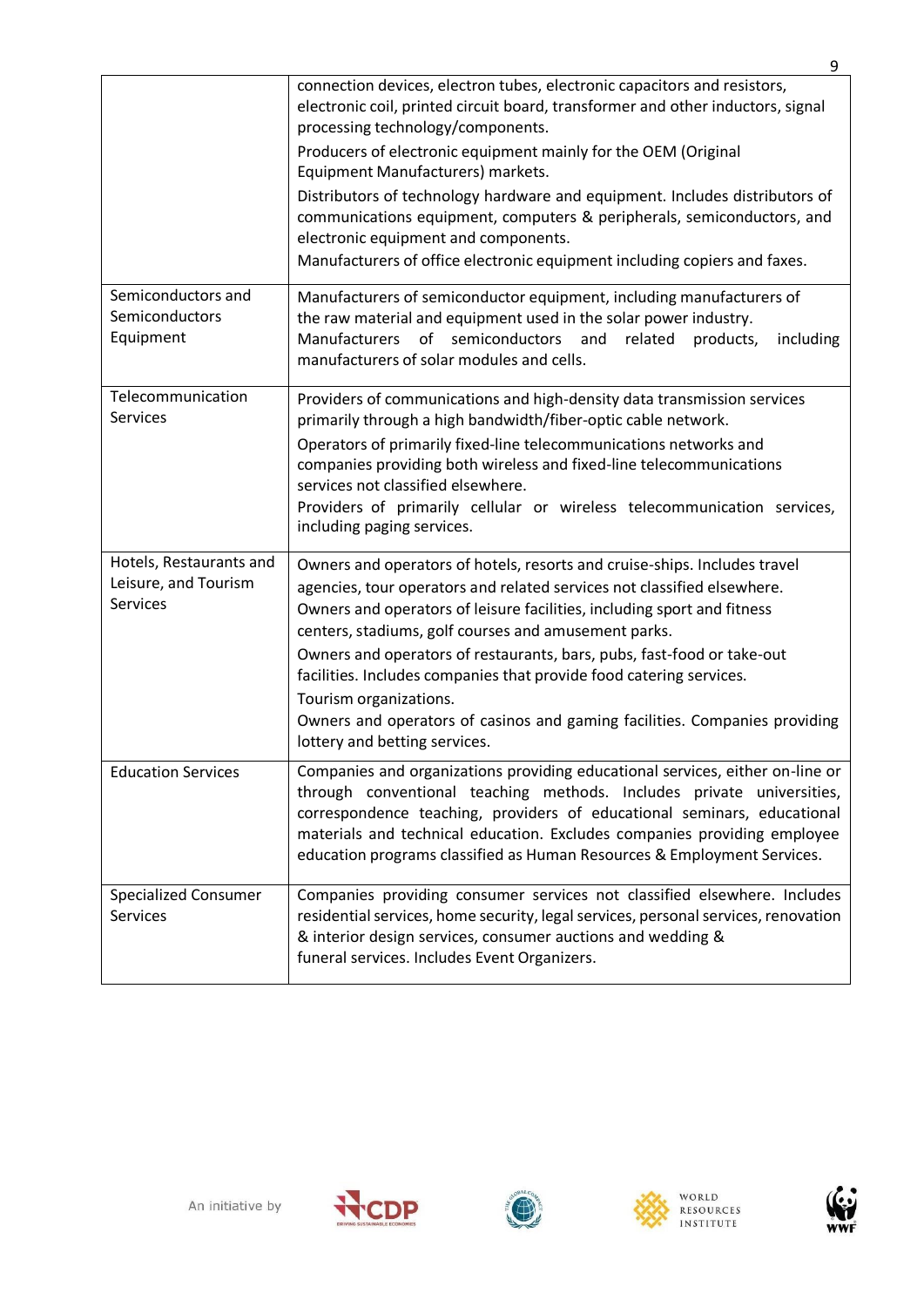| Media                                                                            | Owners and operators of television or radio broadcasting systems,<br>including programming. Includes radio and television broadcasting, radio<br>networks, and radio stations.<br>Providers of cable or satellite television services. Includes cable networks<br>and program distribution.<br>Companies that engage in producing and selling entertainment products                                                                                                                                                                                                                                                                                                                                                                                                                                                                   |
|----------------------------------------------------------------------------------|----------------------------------------------------------------------------------------------------------------------------------------------------------------------------------------------------------------------------------------------------------------------------------------------------------------------------------------------------------------------------------------------------------------------------------------------------------------------------------------------------------------------------------------------------------------------------------------------------------------------------------------------------------------------------------------------------------------------------------------------------------------------------------------------------------------------------------------|
|                                                                                  | and services, including companies engaged in the production, distribution<br>and screening of movies and television shows, producers and distributors of<br>music, entertainment theaters and sports teams.                                                                                                                                                                                                                                                                                                                                                                                                                                                                                                                                                                                                                            |
|                                                                                  | Publishers of newspapers, magazines and books, and providers of<br>information in print or electronic formats.                                                                                                                                                                                                                                                                                                                                                                                                                                                                                                                                                                                                                                                                                                                         |
|                                                                                  | Manufacturers of home entertainment software and educational software<br>used primarily in the home.<br>Companies providing advertising, marketing or public relations services.                                                                                                                                                                                                                                                                                                                                                                                                                                                                                                                                                                                                                                                       |
| <b>Healthcare Equipment</b><br>and Supplies                                      | Manufacturers of health care equipment and devices. Includes medical<br>instruments, drug delivery systems, cardiovascular & orthopedic devices,<br>and diagnostic equipment.<br>Manufacturers of health care supplies and medical products not classified<br>elsewhere. Includes eye care products, hospital supplies, and safety needle &<br>syringe devices.                                                                                                                                                                                                                                                                                                                                                                                                                                                                        |
| <b>Healthcare Providers</b><br>and Services, and<br><b>Healthcare Technology</b> | Providers of patient health care services. Includes dialysis centers, lab<br>testing services, and pharmacy management services. Also includes<br>companies providing business support services to health care providers,<br>such as clerical support services, collection agency services, staffing<br>services and outsourced sales & marketing services.<br>Owners and operators of health care facilities, including hospitals, nursing<br>homes, rehabilitation centers and animal hospitals.<br>Owners and operators of Health Maintenance Organizations (HMOs) and<br>other managed plans.<br>Companies providing information technology services primarily to health<br>care providers. Includes companies providing application, systems and/or<br>data processing software, internet-based tools, and IT consulting services |
|                                                                                  | to doctors, hospitals or businesses operating primarily in the health care<br>sector.<br>Distributors and wholesalers of health care products not included elsewhere.                                                                                                                                                                                                                                                                                                                                                                                                                                                                                                                                                                                                                                                                  |
| Pharmaceuticals,<br>Biotechnology and Life<br><b>Sciences</b>                    | Companies primarily engaged in the research, development,<br>manufacturingand/or marketing of products based on genetic analysis and<br>genetic engineering. Includes companies specializing in protein-based<br>therapeuticsto treat human diseases.                                                                                                                                                                                                                                                                                                                                                                                                                                                                                                                                                                                  |
|                                                                                  | Companies engaged in the research, development or production of<br>pharmaceuticals. Includes veterinary drugs.<br>Companies enabling the drug discovery, development and production<br>continuum by providing analytical tools, instruments, consumables & supplies,<br>clinical trial services and contract research services. Includes firms primarily<br>servicing the pharmaceutical and biotechnology industries.                                                                                                                                                                                                                                                                                                                                                                                                                 |